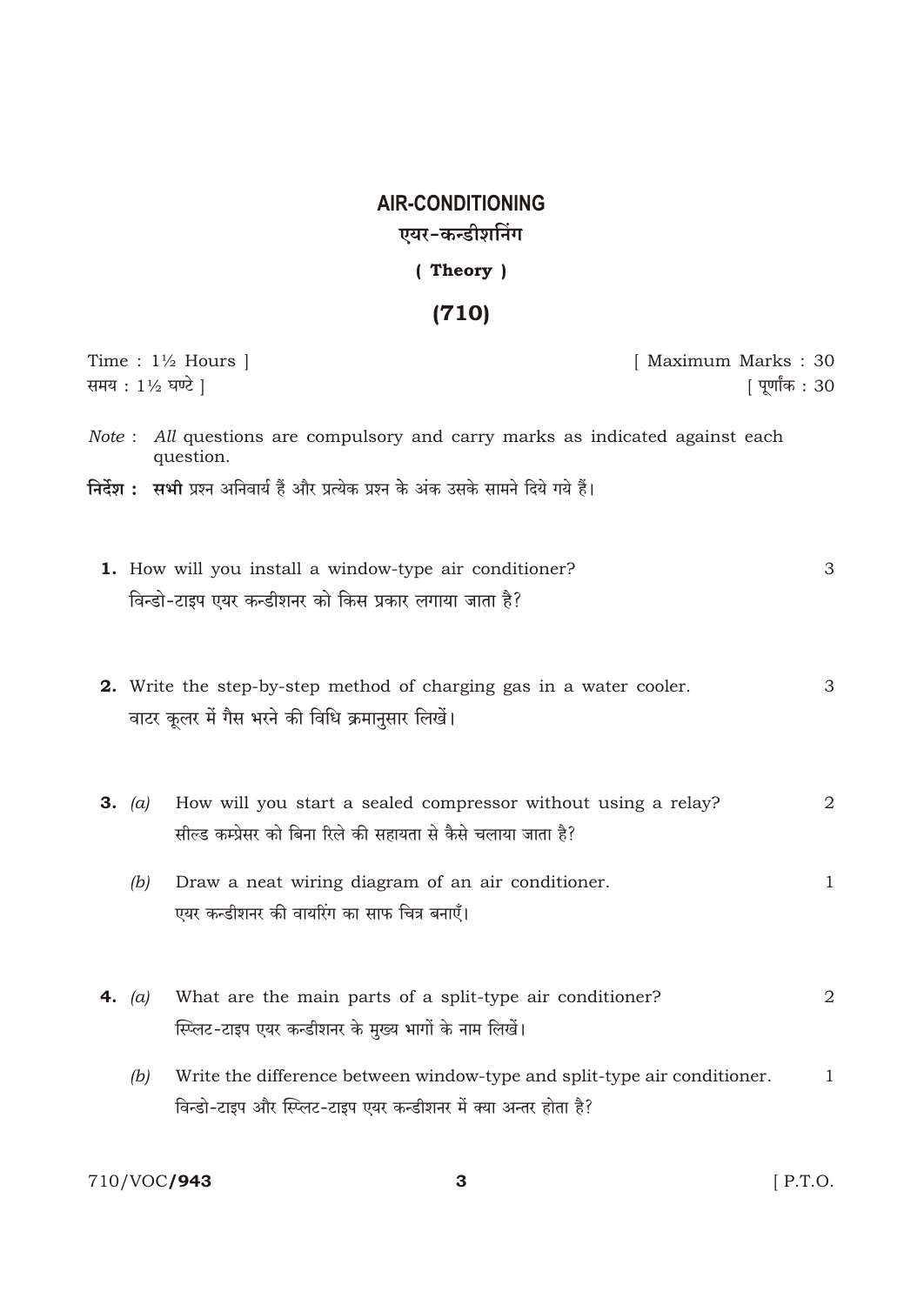5. What are the possible causes and their remedies if the sealed compressor of a window-type air conditioner is not taking start?

विन्डो-टाइप एयर कन्डीशनर में लगे सील्ड कम्प्रेसर के न चलने के क्या कारण हैं और उन्हें किस प्रकार ठीक किया जाता है?

| 6. Define : |                                                                                                                                  | $1\times3=3$ |
|-------------|----------------------------------------------------------------------------------------------------------------------------------|--------------|
|             | परिभाषा लिखें:                                                                                                                   |              |
| (a)         | Humidity                                                                                                                         |              |
|             | आर्द्रता                                                                                                                         |              |
| (b)         | Air-conditioning                                                                                                                 |              |
|             | एयर-कन्डीशनिंग                                                                                                                   |              |
| (c)         | Condensation                                                                                                                     |              |
|             | कन्डेन्सेशन                                                                                                                      |              |
|             |                                                                                                                                  |              |
|             | Fill in the blanks :                                                                                                             |              |
|             | रिक्त स्थानों को भरें :                                                                                                          |              |
|             |                                                                                                                                  |              |
|             | 7. $1.5$ ton air conditioner can remove heat at the rate of $\sim$ calorie per hour.                                             | $\mathbf{1}$ |
|             | 1.5 टन एयर कन्डीशनर एक घण्टे में —— कैलोरी उष्मा निकाल सकता है।                                                                  |              |
|             |                                                                                                                                  |              |
|             | <b>8.</b> The chemical name of CHClF <sub>2</sub> is ——.                                                                         | $\mathbf{1}$ |
|             | $CHClF_{2}$ का केमिकल नाम —— होता है।                                                                                            |              |
|             |                                                                                                                                  |              |
|             | <b>9.</b> The temperature of drinking water in a water cooler is controlled by $\frac{1}{1}$ .                                   | 1            |
|             | वाटर कूलर में पीने के पानी का तापमान —— द्वारा कन्ट्रोल किया जाता है।                                                            |              |
|             |                                                                                                                                  | $\mathbf{1}$ |
|             | <b>10.</b> Gas enters in the cylinder when the piston moves from —<br>जब पिस्टन —— की ओर चलता है तब सिलिण्डर में गैस भर जाती है। |              |
|             |                                                                                                                                  |              |
|             |                                                                                                                                  |              |

 $\overline{4}$ 

 $\mathfrak{Z}$